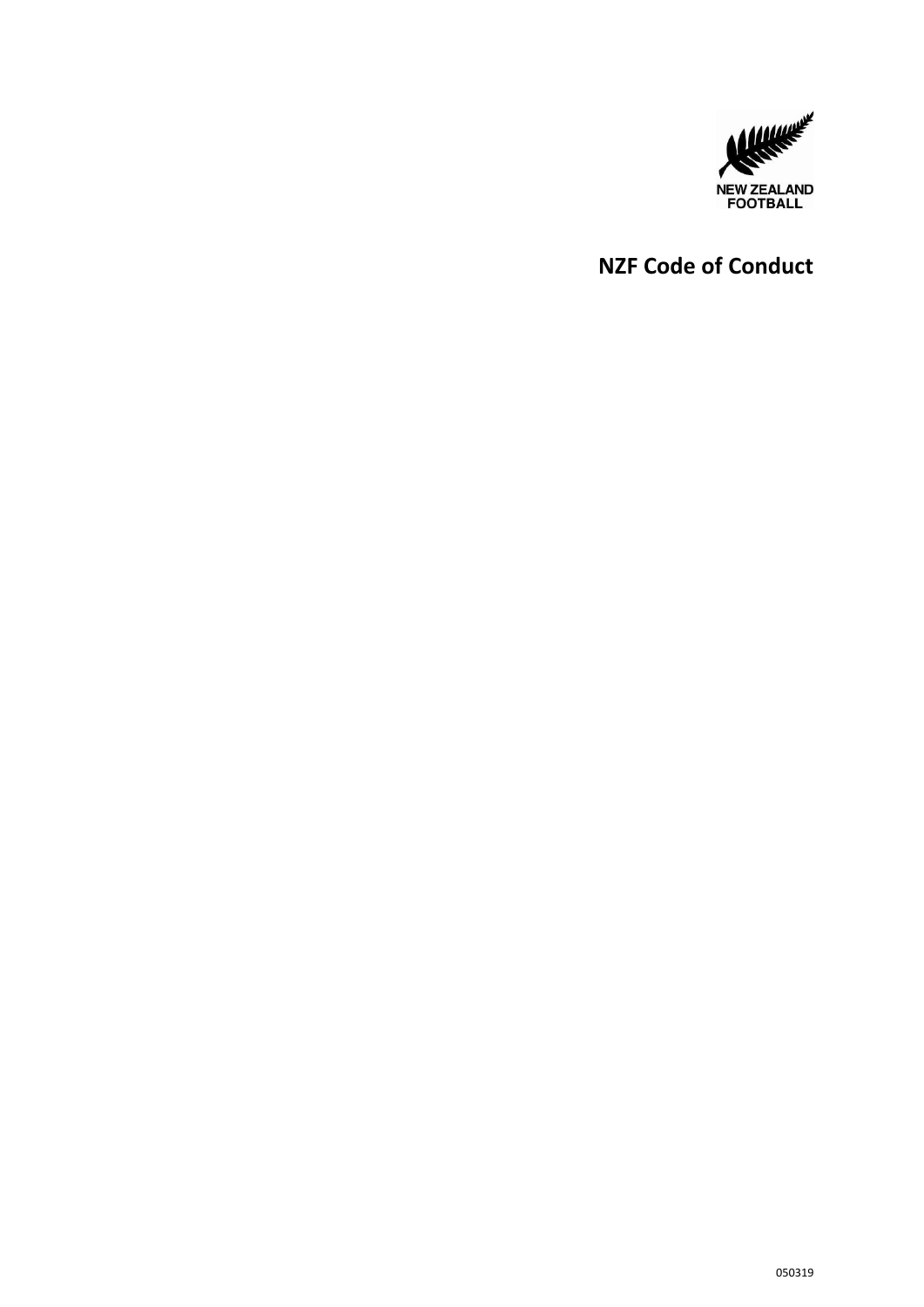### **1 Explanatory Foreword**

- 1.1 The purpose of this Code of Conduct is to encourage fair, ethical treatment of all persons and organisations that come under the umbrella of New Zealand Football (NZF). Obviously some sections of the Code will be more applicable to some persons and groups than others.
- 1.2 All persons will agree to abide by the NZF Code of Conduct and acknowledge that any breach of the Code of Conduct, or any part of it, may result in disciplinary action under the NZF Statutes, Regulations and Codes.
- 1.3 The following Code of Conduct applies to all NZF members and/or participant in NZF activities.
- 1.4 As a NZF member and/or participant you should meet the following requirements with regard to your conduct during any NZF sanctioned activity:
	- Respect the rights, dignity and worth of others.
	- Be fair, considerate and honest in all dealings with others.
	- Be professional in, and accept responsibility for, your actions.
	- Make a commitment to providing quality service and performance.
	- Be aware of, and maintain, an uncompromising adherence to, standards, rules, regulations and Codes.
	- Operate within the Statutes, Regulations, Policies and Procedures of NZF and FIFA, as amended from time to time.
	- Understand the possible consequences of breaching the NZF Code of Conduct.
	- Immediately report any breaches of NZF members to the appropriate authority.
	- Comply with all applicable local or national legislation.
	- Refrain from any form of abuse towards others.
	- Refrain from using any obscene language.
	- Refrain from any form of harassment towards others.
	- Refrain from any form of discrimination towards others.
	- Refrain from any form of victimisation towards others.
	- Reject corruption, drugs, racism, violence and other dangers to our sport.
	- Promote the interests of football.
	- Provide a safe environment for the conduct of activity in accordance with relevant NZF policy.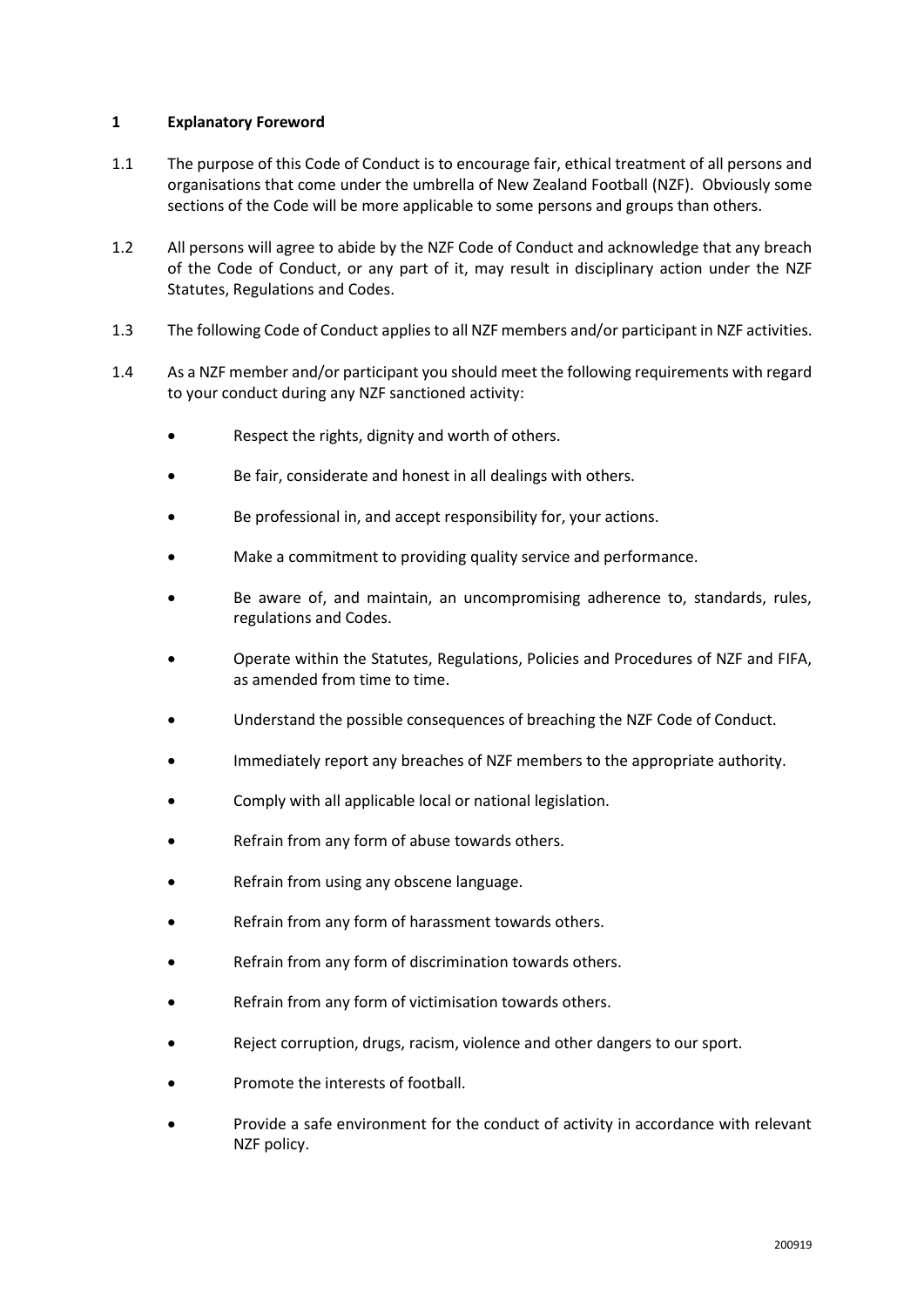- Show concern and caution towards others who may be sick or injured.
- Be a positive role model.
- Do not provide comment to any media, or publish any comment (including on any website), on behalf of New Zealand Football or its Federations, except where specially authorised to do so. This includes social media sites such as, but not limited to Twitter and Facebook.
- Do not speak to any media in a negative way, or publish any negative comment (including on any website) regarding New Zealand Football, any of its Federations or any other NZF personnel.
- Never act in any way that may bring disrepute or disgrace to NZF members, its stakeholders and/or its sponsors, potential sponsors and/or partners.
- Do not participate (or benefit from assisting others involved) in sports betting or gambling activity associated with football matches and/or football results in which you are participating or have been directly involved in.
- 1.5 New Zealand Football expects all members, supporters, advisors, staff and associates of NZF to abide by a Code of Conduct that upholds the principles and values of NZF . Members and NZF personnel should recognise that at all times, they have a duty of care to all NZF members.

## **In addition**

- 1.6 A Team Manager will:
	- Be responsible for the overall welfare and well-being of team members and officials when travelling with a team.
	- Maintain a 'duty of care' towards team members and be accountable for the management of the team.
	- Have a sound working knowledge of NZF Statutes, Regulations and Codes, and ensure that the conduct of the affairs of the team is in accordance with these and or any other Codes and guidelines determined by NZF from time to time.
	- Foster a collaborative approach to the management of the team.
- 1.7 A Referee will:
	- Officiate matches in a fair, safe manner that ensures spectator enjoyment and player safety.
	- Know the Laws of the Game and their interpretations thoroughly.
	- Condemn unsporting behaviour and promote respect for all opponents.
	- Be a good sport.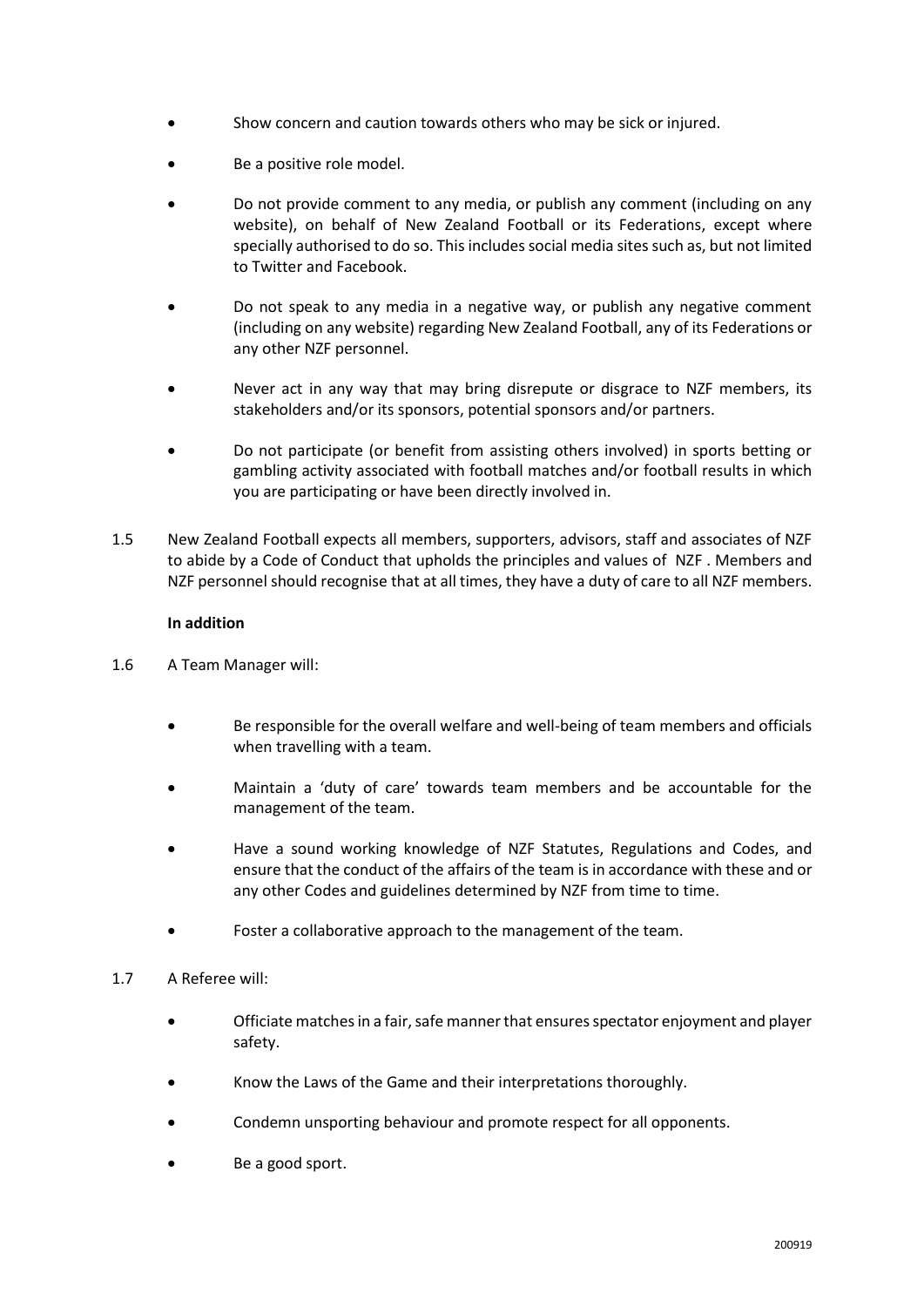- Keep up to date with the latest trends in officiating.
- Give all people a 'fair go' regardless of their race, colour, ethnicity, nationality, religion, gender identity, sexual orientation, age, disability, marital status or family status.
- Maintain physical fitness for peak performance.
- Keep all appointments assigned to and accepted by them.
- Conduct themselves in a way that is ethically and morally beyond reproach.
- Support fellow officials.
- Grant players and coaches dignity and self-respect.
- 1.8 A Member<sup>1</sup>, Administrator<sup>2</sup>, Associate<sup>3</sup> will:
	- Encourage their members and spectators (as appropriate) to abide by the Code of Conduct and take reasonable steps to ensure such compliance.
	- Be fair, considerate and honest with others.
	- Be professional in all actions.
	- Ensure language, presentation, manner and punctuality reflect high standards.
	- Resolve conflicts fairly and promptly through established procedures.
	- Maintain strict impartiality.
	- Maintain a safe environment for others.

<sup>1</sup>A Member shall include a club member, whether active or social, or life member of any affiliated club, organisation or Federation.

<sup>2</sup>An Administrator shall include any person who is in an elected or appointed administrative capacity, whether paid or a volunteer, at an affiliated football club, affiliated organisation or Federation.

<sup>3</sup>An Associate shall include any person so determined by the Board of NZF.

#### 1.9 A Coach will:

- Respect the rights, dignity and worth of every individual player as a human being and:
	- o Treat everyone equally regardless of race, colour, ethnicity, nationality, religion, gender identity, sexual orientation, age, disability, marital status or family status.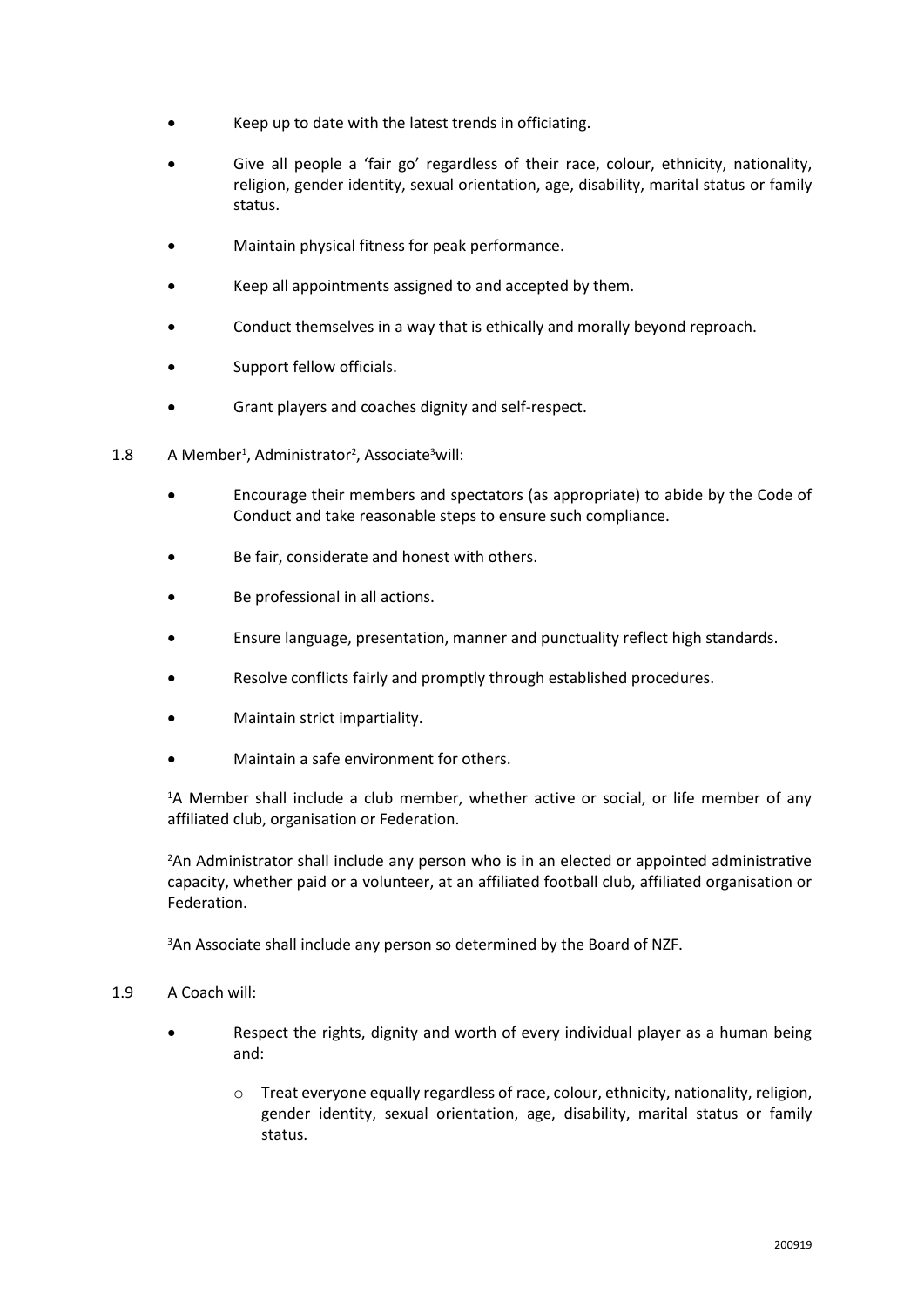- o Respect the talent, developmental stage and goals of each player in order to help each player reach their full potential.
- o Maintain high standards of integrity.
- o Operate within the rules of football and in the spirit of fair play, while encouraging players to do the same.
- o Advocate a sporting environment free of drugs and other performance enhancing substances within the guidelines of the New Zealand Sports Drug Agency.
- o Not disclose any confidential information relating to their players without written prior consent.
- o Be a positive role model for the sport and the players and act in a way that projects a positive image of coaching viz:
- $\circ$  Provide all players with the equal attention and opportunities they deserve.
- $\circ$  Ensure the time spent with their player(s) is a positive experience.
- o Be fair, considerate and honest with players.
- $\circ$  Encourage and promote a healthy lifestyle refrain from smoking, drinking alcohol and engaging in poor lifestyle choices around players.
- Show professional responsibility:
	- o Display high standards in language, manner, punctuality, preparation and presentation.
	- o Display control, courtesy, respect, honesty, dignity and professionalism to all involved within the sphere of sport - this includes opponents, coaches, officials, administrators, the media, parents and spectators.
	- o Encourage their players to demonstrate the same qualities.
	- o Be professional and accept responsibility for their actions.
	- o Refrain from initiating a relationship with a player and also discourage any attempt by a player to initiate a sexual relationship with them, explaining the ethical basis of the refusal.
	- $\circ$  Accurately represent personal coaching qualifications, experience, competence and affiliations.
	- o Refrain from criticism of other coaches.
- Make a commitment to providing a quality service to their players:
	- o Seek continual improvement through on-going coach education and other personal and professional development opportunities.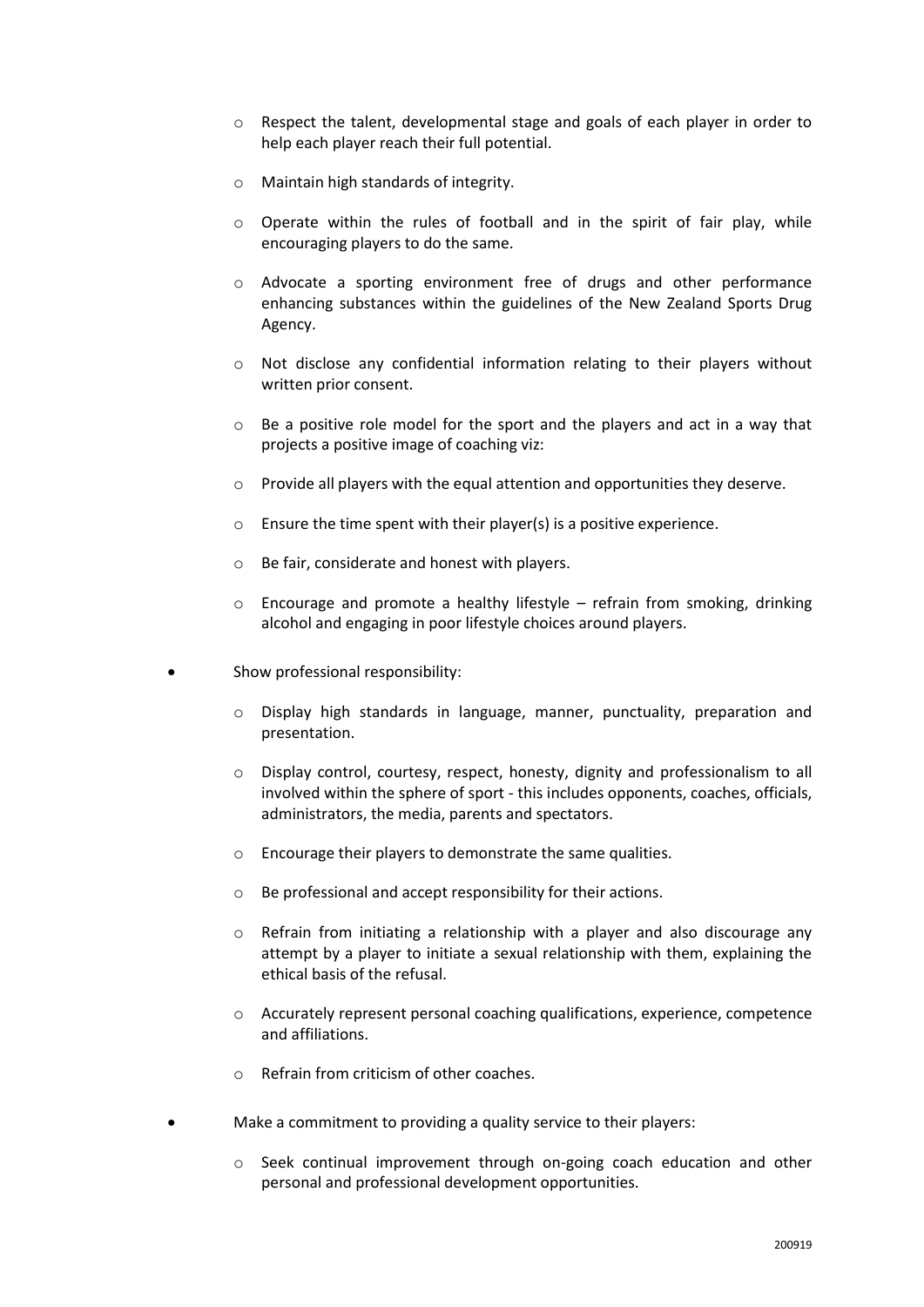- o Provide players with planned and structured training programmes appropriate to their needs and goals.
- o Seek advice and assistance from professionals when additional expertise is required.
- o Maintain appropriate records.
- Provide a safe environment for training and competition:
	- o Adopt appropriate risk management strategies to ensure that the training and/or competition environment is safe.
	- o Ensure equipment and facilities meet safety standards.
	- $\circ$  Ensure equipment, rules, training and the environments are appropriate for the age, physical and emotional maturity, experience and ability of the players.
	- o Show concern and caution toward sick and injured players.
	- $\circ$  Allow further participation in training and competition only when appropriate.
	- o Encourage players to seek medical advice when required.
	- o Provide a modified training programme where appropriate. Maintain the same interest and support toward sick and injured players.
- Protect players from any form of personal abuse:
	- $\circ$  Refrain from any form of verbal, physical and emotional abuse towards players.
	- $\circ$  Refrain from any form of sexual and racial harassment, racial vilification and harassment on the grounds of disability.
	- $\circ$  Ensure that any physical contact with players is appropriate to the situation and necessary for the player's skill development.
	- $\circ$  Be alert to any forms of abuse directed towards players from other sources while in their care.

#### 1.10 A Player will:

- Play to win but play fair.
- Never argue with or verbally abuse an official, coach or manager.
- Observe the Laws of the Game.
- Accept defeat with dignity.
- Conduct themselves in a sporting manner and respect fellow players, coaches, managers and referees and the achievement of opponents.